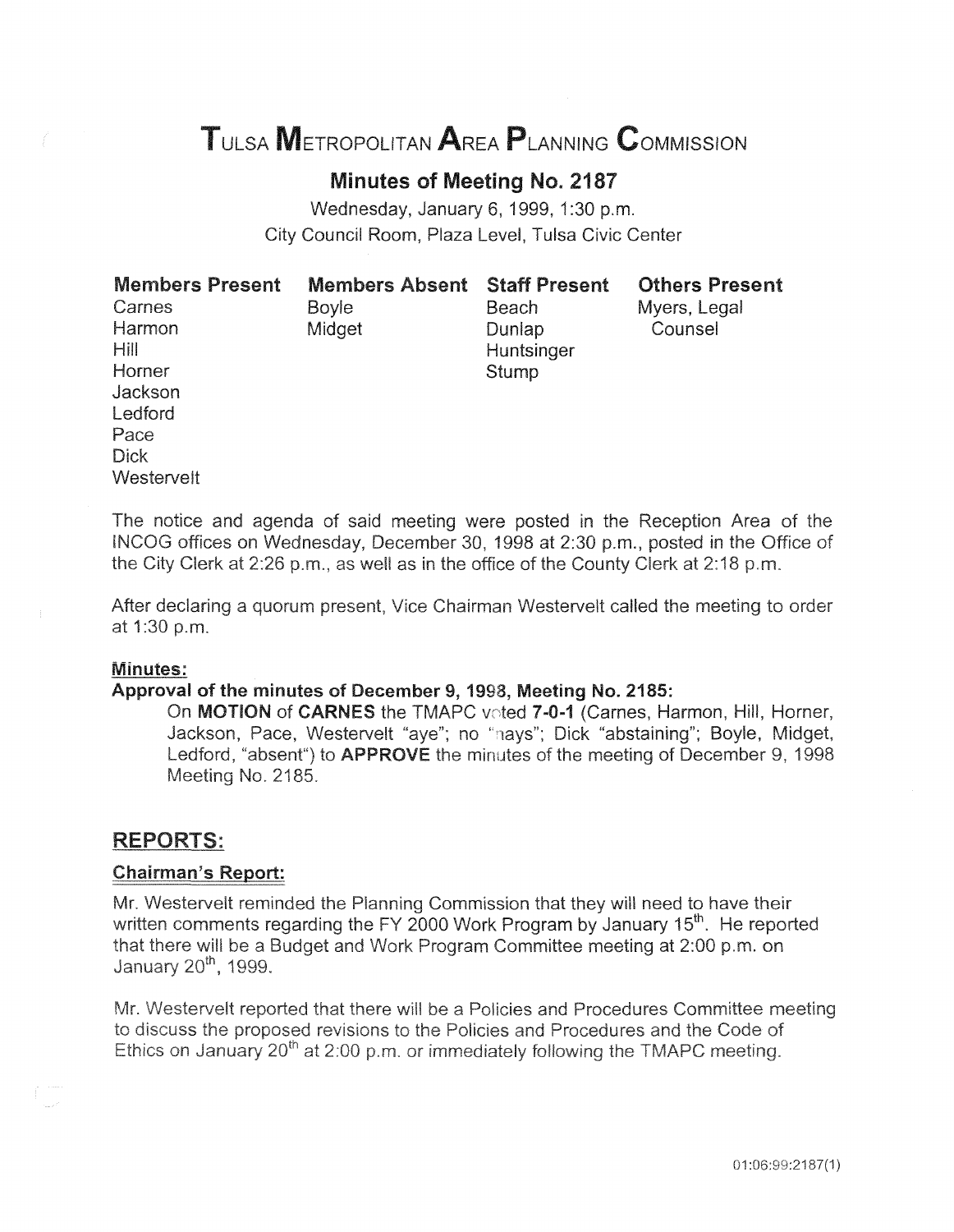#### Mr. Ledford in at 1:32 p.m.

#### **Director's Report:**

Mr. Stump reported that the Infill Task Force will be meeting January 14, 1999, 3:00 p.m. at INCOG. He stated that the staff will be sending a draft of the Infill Report before the meeting. He indicated that he anticipates a meeting in January and an additional meeting in February. He commented that there may need to be an additional meeting before the final report is ready.

Mr. Stump indicated that there will be three items at the City Council meeting on January 7<sup>th</sup>, 1999. Mr. Stump informed the Planning Commission that the City Council has asked for a new procedure. He stated that the Urban Development Committee, which meets on Tuesday, requested to have any zoning cases that will be heard by the City Council on Thursday, of the same week, submitted to their office. He reported that staff has been requested to attend the Urban Development Committee meetings and explain the recommendations and any factual information needed for the zoning request. He commented that as long as the committee keeps the meeting as a factual, informative meeting, this will be a good idea.

Mr. Stump stated that he will be attending the City Council meeting. Mr. Westervelt stated that Mr. Horner will be attending the City Council meeting.

\* \* \* \* \* \* \* \* \* \* \* \*

# **ZONING PUBLIC HEARING**

## PUD-575-1 - Neal Harton

Southeast corner East 76<sup>th</sup> Street and South Mingo Road (Minor Amendment)

## **TMAPC COMMENTS:**

Mr. Westervelt stated that there has been a timely request for a continuance.

#### There were no interested parties wishing to speak.

#### **TMAPC Action: 9 members present:**

On MOTION of CARNES, the TMAPC voted 9-0-0 (Carnes, Dick, Harmon, Hill, Horner, Ledford, Jackson, Pace, Westervelt "aye"; no "nays"; none "abstaining"; Boyle, Midget "absent") to CONTINUE the PUD-575 to January 20, 1999 at 1:30 p.m.

\* \* \* \* \* \* \* \* \* \* \* \*

 $(PD-15) (CD-8)$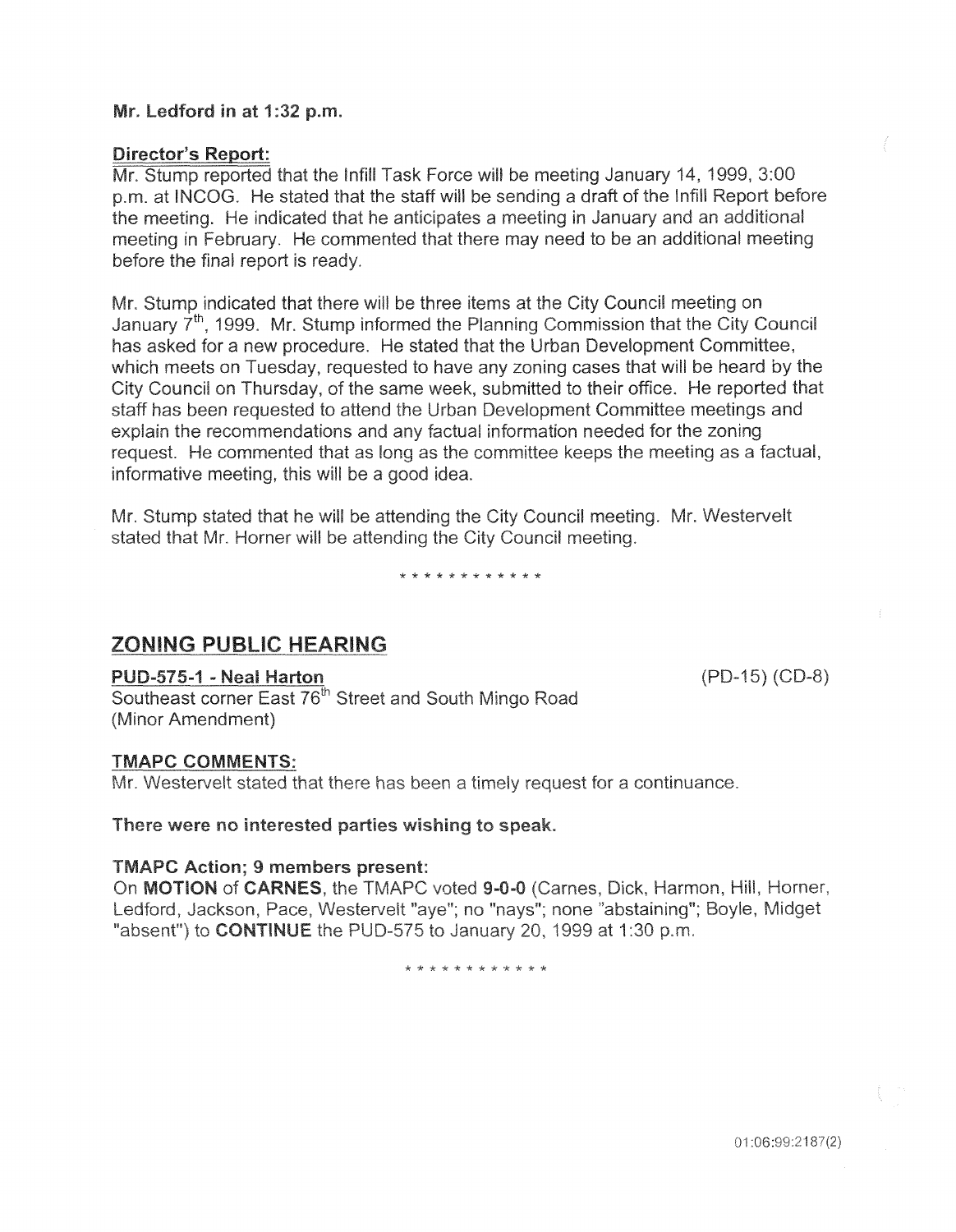## SUBDIVISIONS

| LOT-SPLITS FOR RATIFICATION OF PRIOR APPROVAL:            |                    |
|-----------------------------------------------------------|--------------------|
| L-18756 - William B. Jones                                | (PD-18) (CD-2)     |
| Northeast corner of 101 <sup>st</sup> Street and Delaware |                    |
| L-18763 - Mike Marrara (2094)                             | $(PD-6) (CD-9)$    |
| 2626 East 33 <sup>rd</sup> Street                         |                    |
| L-18764 - Jo Salomon (2683)                               | (PD-26) (CD-8)     |
| 10197 South 77 <sup>th</sup> East Avenue                  |                    |
| L-18765 - William Buffington (3304)                       | (PD-16) (CD-6)     |
| 14337 East Marshall                                       |                    |
| L-18769 - James Bailey (383)                              | (PD-18) (CD-7)     |
| 5835 East 64th Street                                     |                    |
| L-18771 - City of Tulsa (3693)                            | (PD-18) (CD-7)     |
| 9605 East 61 <sup>st</sup> Street                         |                    |
| L-18772 - City of Tulsa (2203)                            | $(PD-16) (CD-3)$   |
| 3017 North Irvington                                      |                    |
| L-18773 - Mike Marrara (2393)                             | $(PD-6) (CD-5)$    |
| 3445 South Sheridan                                       |                    |
| L-18774 - Smith & Roger's (3173)                          | $(PD-21)$ (County) |
| 1603 East 181 <sup>st</sup> Street                        |                    |
| L-18775 - City of Tulsa (1183)                            | $(PD-18) (CD-8)$   |
| 7605 South Sheridan                                       |                    |
| L-18777 - Tulsa Development Authority (593)               | $(PD-4) (CD-4)$    |
| 2400 Block of East 1 <sup>st</sup> Street                 |                    |

#### **TMAPC Action; 9 members present:**

 $\overline{\mathbb{C}}$ 

On MOTION of HORNER, the TMAPC voted 9-0-0 (Carnes, Dick, Harmon, Hill, Horner, Ledford, Jackson, Pace, Westervelt "aye"; no "nays"; none "abstaining"; Boyle, Midget "absent") to RATIFY these lot-splits given Prior Approval, finding them in accordance with Subdivision Regulations.

\* \* \* \* \* \* \* \* \* \* \*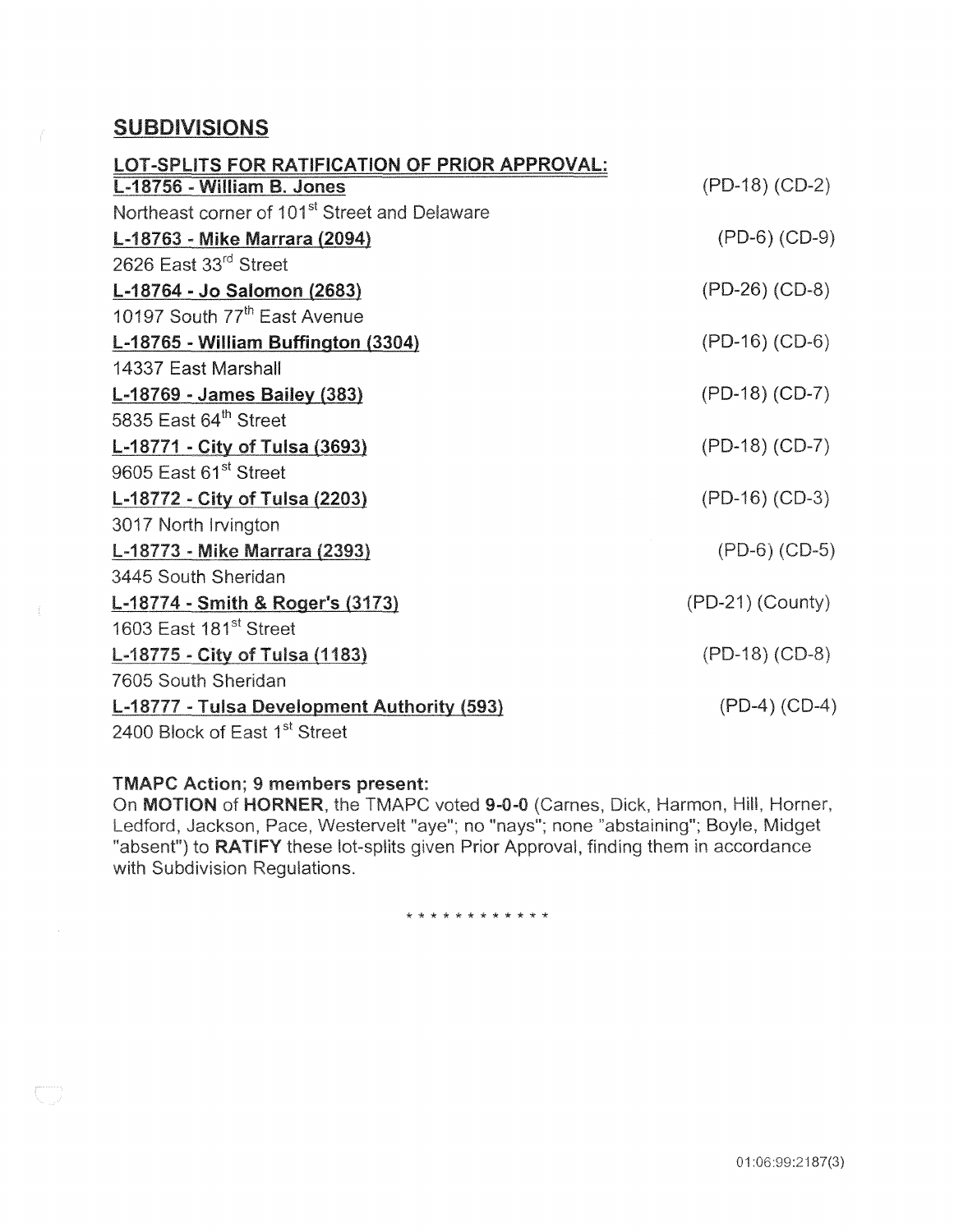# **PRELIMINARY PLAT:**

#### Pecan Meadow (2774)

Northeast corner East 171<sup>st</sup> Street and South 145<sup>th</sup> East Avenue

## **Staff Recommendation:**

This is a subdivision of 16.457 acres into six lots in one block. It is zoned AG and is intended for single-family residential uses.

The following were discussed at the Technical Advisory Committee meeting on the preliminary plat:

- 1. Beach, Staff, noted that all lot lines should have bearings in addition to the dimensions; the right-of-way indications should include whether they are dedicated by this plat or are existing.
- 2. Rains, County Engineering, stated that the access points and right-of-way dedications shown on the plat are acceptable and there are no stormwater or other concerns. He concurred on the need for bearings on all lot lines.
- 3. Silva, DEQ, stated that he has received perc tests for the proposed lots and everything appears to be in order.
- 4. Stephens, Bixby Telephone, had no concerns.
- 5. Wilmoth, Applicant, stated that water service would come from Bixby Water and that OG&E would serve the property. He will be sure they know who to notify with release letters.
- 6. Miller, ONG, requested by e-mail a 17.5' utility easement along 171<sup>st</sup> St.

## **Staff recommends approval** of the preliminary plat subject to the following:

## **Waivers of Subdivision Regulations:**

1. None needed.

## **Special Requirements:**

1. None.

## **Standard Conditions:**

- 1. Utility easements shall meet the approval of the Technical Advisory Committee. Show additional easements as required. Existing easements shall be tied to or related to property line and/or lot lines.
- 2. Pavement or landscape repair within restricted water line, sewer line, or utility easements as a result of water or sewer line or other utility repairs due to breaks and failures, shall be borne by the owner(s) of the lot(s).
- 3. Paving and drainage plans shall be approved by the County Engineer, including storm drainage and detention design (and other permits where applicable) subject to criteria approved by the County Commission.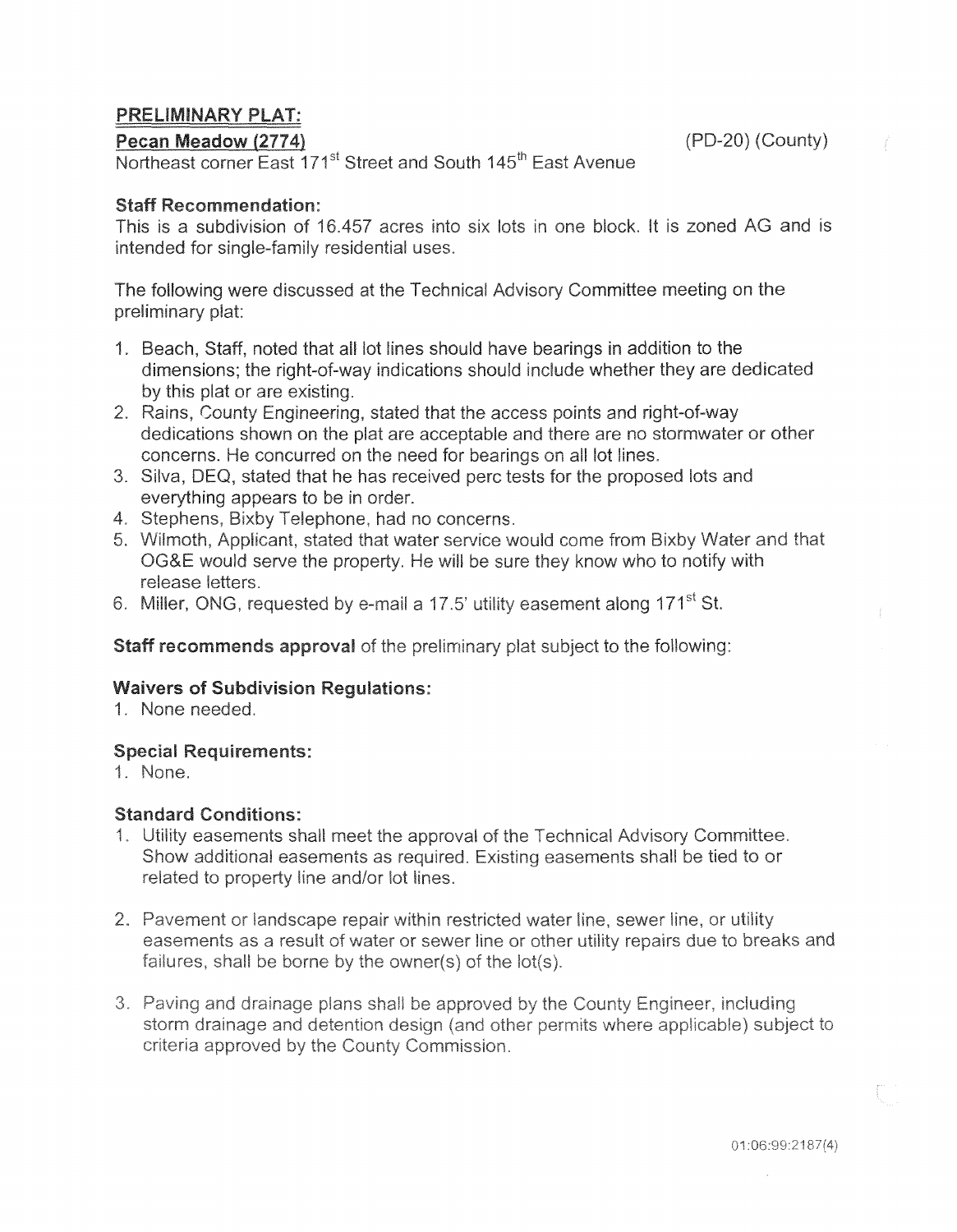- 4. A topo map shall be submitted for review by TAC (Subdivision Regulations). (Submit with drainage plans as directed.)
- 5. Street names shall be approved by the County Engineer and shown on plat.
- 6. All curve data, including corner radii, shall be shown on final plat as applicable.
- 7. Bearings, or true N/S, etc., shall be shown on perimeter of land being platted or other bearings as directed by the County Engineer.
- 8. All adjacent streets, intersections and/or widths thereof shall be shown on plat.
- 9. Limits of Access or LNA as applicable shall be shown on plat as approved by the County Engineer. Include applicable language in covenants.
- 10.It is recommended that the Developer coordinate with the County Engineer during the early stages of street construction concerning the ordering, purchase and installation of street marker signs. (Advisory, not a condition for plat release.)
- 11. It is recommended that the applicant and/or his engineer or developer coordinate with the Department of Environmental Quality for solid waste disposal, particularly during the construction phase and/or clearing of the project. Burning of solid waste is prohibited.
- 12. The method of sewage disposal and plans therefor shall be approved by the Department of Environmental Quality. (Percolation tests required prior to preliminary approval of plat.)
- 13. The owner(s) shall provide the following information on sewage disposal system if it information to be included in restrictive covenants on plat.)
- 14. The method of water supply and plans therefor shall be approved by the Department of Environmental Quality.
- 15. All lots, streets, building lines, easements, etc. shall be completely dimensioned.
- 16. The key or location map shall be complete.
- 17. A Corporation Commission letter, Certificate of Non-Development, or other records as may be on file, shall be provided concerning any oil and/or gas wells before plat is released. (A building line shall be shown on plat on any wells not officially plugged. If plugged, provide plugging records.)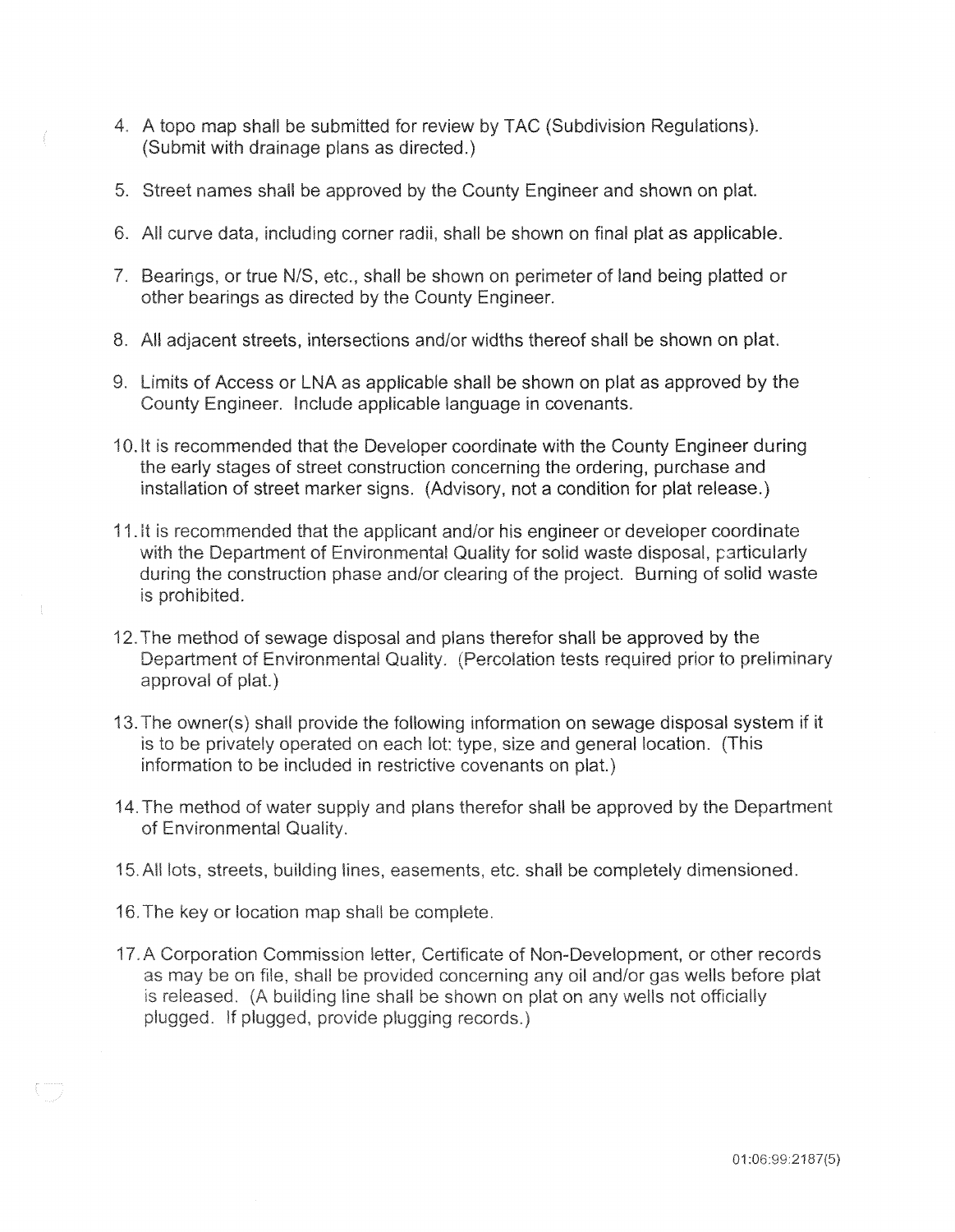- 18. The restrictive covenants and/or deed of dedication shall be submitted for review with the preliminary plat. (Include subsurface provisions, dedications for stormwater facilities, and PUD information as applicable.)
- 19. A "Letter of Assurance" regarding installation of improvements shall be provided prior to release of final plat. (Including documents required under 3.6.5 Subdivision Requlations.)
- 20. Applicant is advised to contact the U.S. Army Corps of Engineers regarding Section 404 of the Clean Waters Act.
- 21. All other Subdivision Regulations shall be met prior to release of final plat.

#### There were no interested parties wishing to speak.

#### **TMAPC Action; 9 members present:**

On MOTION of DICK, the TMAPC voted 9-0-0 (Carnes, Dick, Harmon, Hill, Horner, Ledford, Jackson, Pace, Westervelt "aye"; no "nays"; none "abstaining"; Boyle, Midget "absent") to **APPROVE** the Preliminary Plat for Pecan Meadow, subject to the standard conditions as recommended by staff.

\* \* \* \* \* \* \* \* \* \* \* \*

# **ZONING PUBLIC HEARING**

Mr. Ledford stated that he would be abstaining from PUD-523-A-1

#### PUD-523-A-1 - Wayne Alberty

(PD-18) (CD-8)

South of southeast corner East 81<sup>st</sup> Street and South Memorial (Minor Amendment)

## **Staff Recommendation:**

The applicant is requesting Minor Amendment approval to reduce the required five-foot side yard to 2.75 feet for the southernmost building wall of a residential townhome condominium proposed on Lot 5.

Site Plan approval was granted for townhomes on Lots 6-12 in 1996. The applicant has represented to staff that the townhome proposed for Lot 5 will be slightly larger and differently positioned with the southwest corner of the structure located on the most narrow portion of the lot. The proposal eliminates the rear access to the structure and adds a driveway and southeast-facing garage at the widest part of the lot.

The approved development standards cited within the Deed of Dedication allows the modification of the bulk and area requirements as minor amendments approved by TMAPC without the necessity of executing an amending document to the recorded plat. No architectural or design standards are specified in the plat.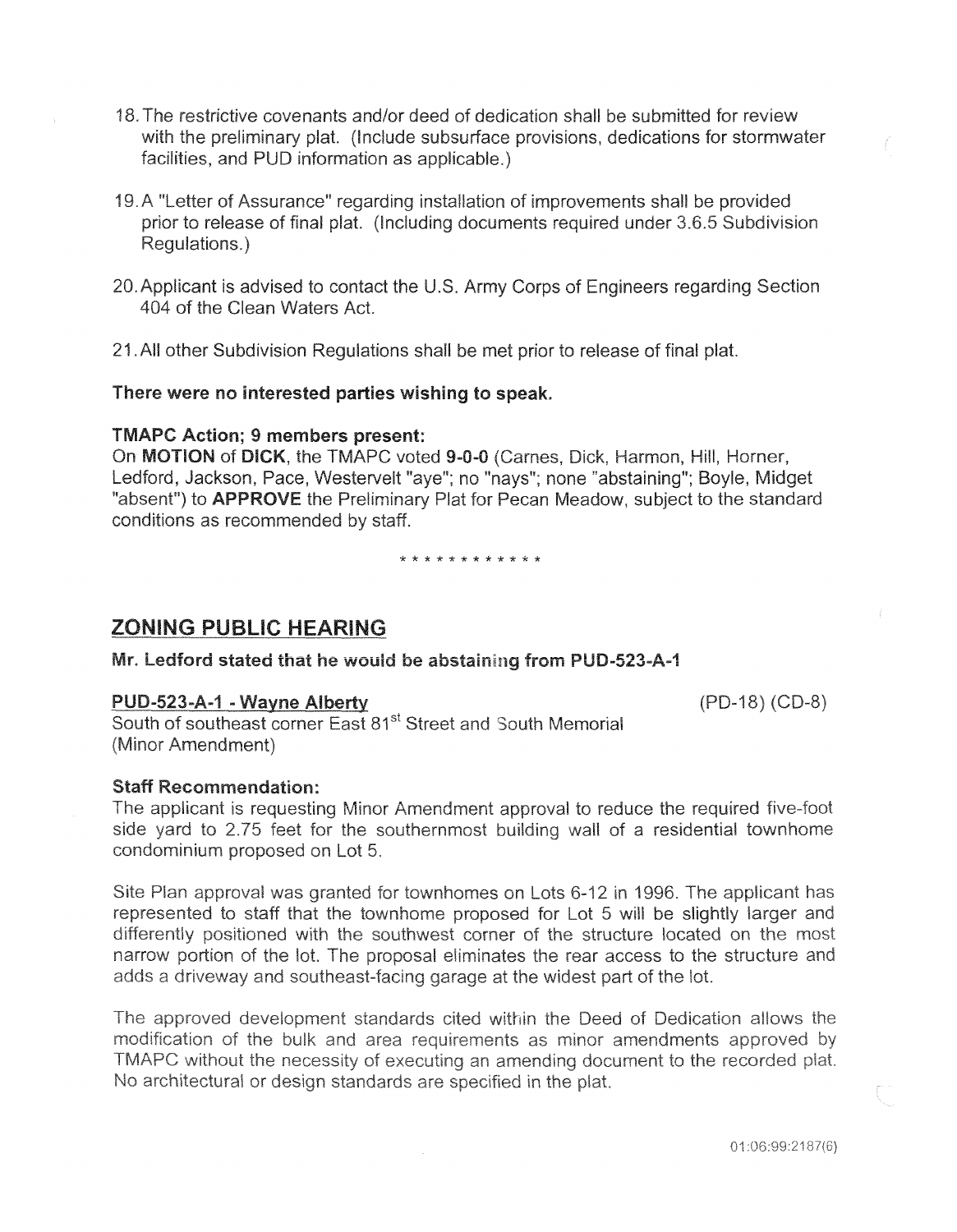Staff has reviewed the request and finds Lot 5 is larger than many of the surrounding lots. The larger structure proposed meets livability space and off-street parking requirements. Staff is of the opinion that the proposed modification to the side yard will not substantially alter the character of the area or the intent of the original approval. Staff notes, however, that the eventual buildout of the abutting lot to the south must conform to the 1996 site plan approval to prevent the appearance of crowding and to maintain sufficient space for emergency access as well as adequate space for air and liaht.

Staff, therefore, recommends APPROVAL Minor Amendment PUD 523-A-1 per the submitted plot plan reducing the building setback along the southern boundary to 2.75 feet subject to the following condition:

The northernmost building wall of the townhome condominium proposed for Lot 4 be built per the plot plan submitted with the application and as approved in the Detail Site Plan in 1996.

#### There were no interested parties wishing to speak.

#### **TMAPC Action; 9 members present:**

On MOTION of HORNER, the TMAPC voted 8-0-1 (Carnes, Dick, Harmon, Hill, Horner, Jackson, Pace, Westervelt "aye"; no "nays"; Ledford "abstaining"; Boyle, Midget "absent") to recommend APPROVAL for the Minor Amendment for PUD-523-A-1. subject to conditions as recommended by staff.

\* \* \* \* \* \* \* \* \* \* \* \*

#### **OTHER BUSINESS:**

#### PUD-306 - Ricky Jones

Northeast corner of East 101<sup>st</sup> Street South and South Delaware Avenue (Detail Site Plan)

#### **Staff Recommendation:**

The applicant is requesting Detail Site Plan for a one-story 6,166 square foot retail and restaurant facility on 1.7 net acres.

Staff has reviewed the site plan for conformance to the development standards as amended and finds conformance to bulk and area, building square footage, setback, number of ground signs, height, parking, internal circulation, access, screening and total landscaped area requirements.

Staff notes the mutual access between Tracts A and B required as a condition of approval of Minor Amendment 306-14 is not shown. The applicant, however, has

01:06:99:2187(7)

 $(PD-18) (CD-2)$